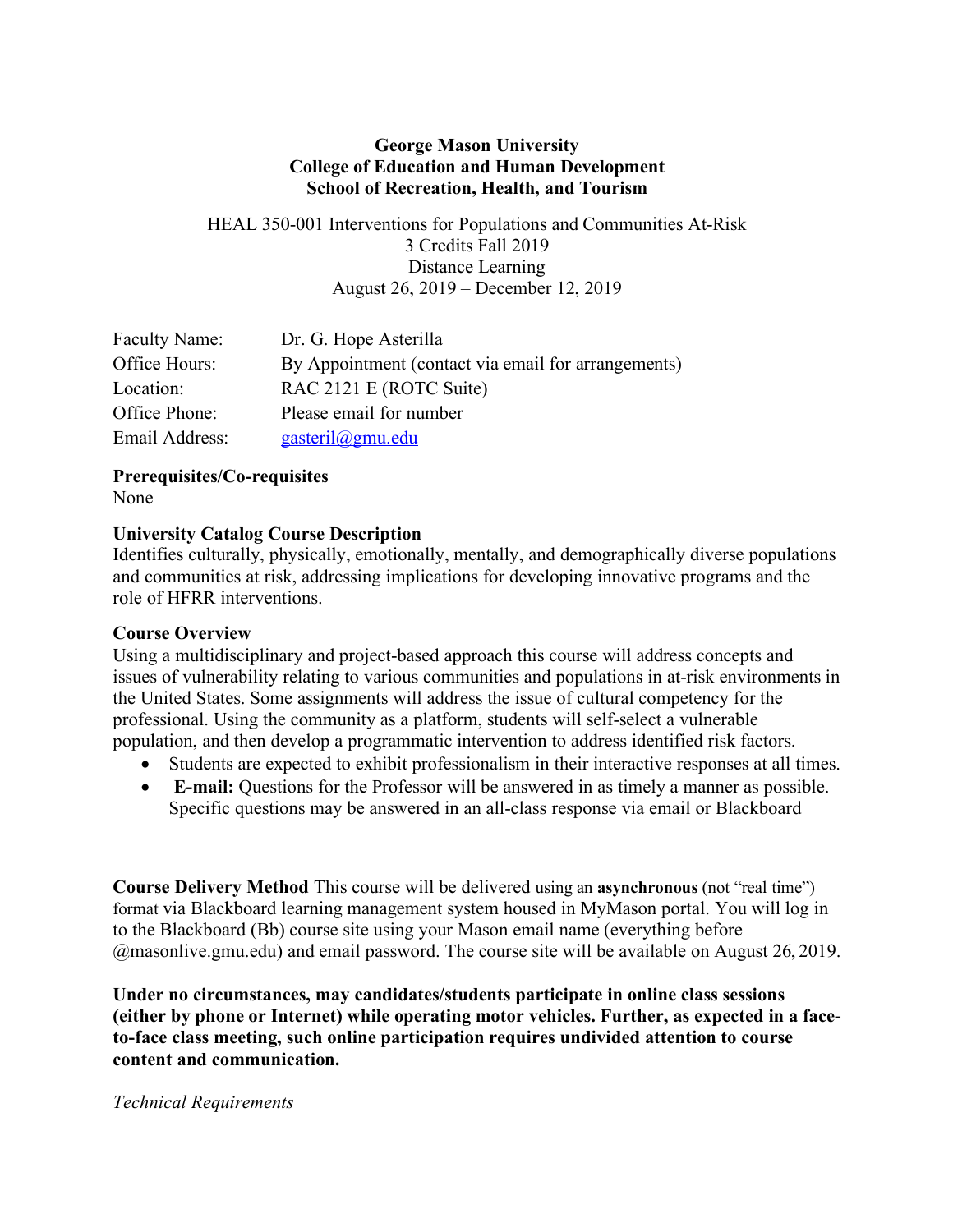To participate in this course, students will need to satisfy the following technical requirements: High-speed Internet access with standard up-to-date browsers. For a list of Blackboard's supported browsers see:

https://help.blackboard.com/Learn/Student/Getting\_Started/Browser\_Support#supported-browsers

- Students must maintain consistent and reliable access to their GMU email and Blackboard, as these are the official methods of communication for this course.
- Students may be asked to create logins and passwords on supplemental websites and/or to download trial software to their computer or tablet as part of course requirements.
- Students may be asked to create logins and passwords on supplemental websites and/or to download trial software to their computer or tablet as part of course requirements.
- The following software plug-ins for PCs and Macs, respectively, are available for free download: [Add or delete options, as desire.]
	- o Adobe Acrobat Reader: https://get.adobe.com/reader/
	- o Windows Media Player: https://support.microsoft.com/en-us/help/14209/get-windows-media-player
	- o Apple Quick Time Player: www.apple.com/quicktime/download/

# **Expectations**

- **Course Week:** Because asynchronous courses do not have a "fixed" meeting day, our week will start on Monday, and finish on Saturday. Modules and assignments will become available by Monday morning at 9:00 a.m. EST. Students are expected to complete and electronically submit all assignments prior to 11:59 p.m. EST on the due date of the assignment as indicated on the course calendar.
- **Log-in Frequency**: Students must actively check the course Blackboard site and their GMU email for communications from the instructor at a minimum of 3 times per week.
- **Participation:** Students are expected to actively engage in all course activities throughout the semester, inclusive of reviewing all course materials, completing activities and assignments and participating in discussions and group forums.
- **Technical Competence:** Students are expected to demonstrate competence in the use of all course technology. Students who are struggling with technical components of the course are expected to seek assistance from the College or University technical services.
- **Technical Issues**: Students should anticipate some technical difficulties during the semester and should, therefore, budget their time accordingly. **Late work will not be accepted based on individual technical issues.** Technical help for students is available from the University technical services.
- **Workload:** Please be aware that this course **is not self-paced**. Students are expected to meet *specific deadlines* and *due dates* as listed in this syllabus and posted on Blackboard. It is the student's responsibility to keep track of the weekly course schedule of topics, readings, activities and assignments due.
- **Instructor Support**: Students may schedule a one-on-one session to discuss course requirements, content or other course-related issues. Students should email the instructor using their GMU account only, with suggested dates/times and the phone number you wish to use. (Emailed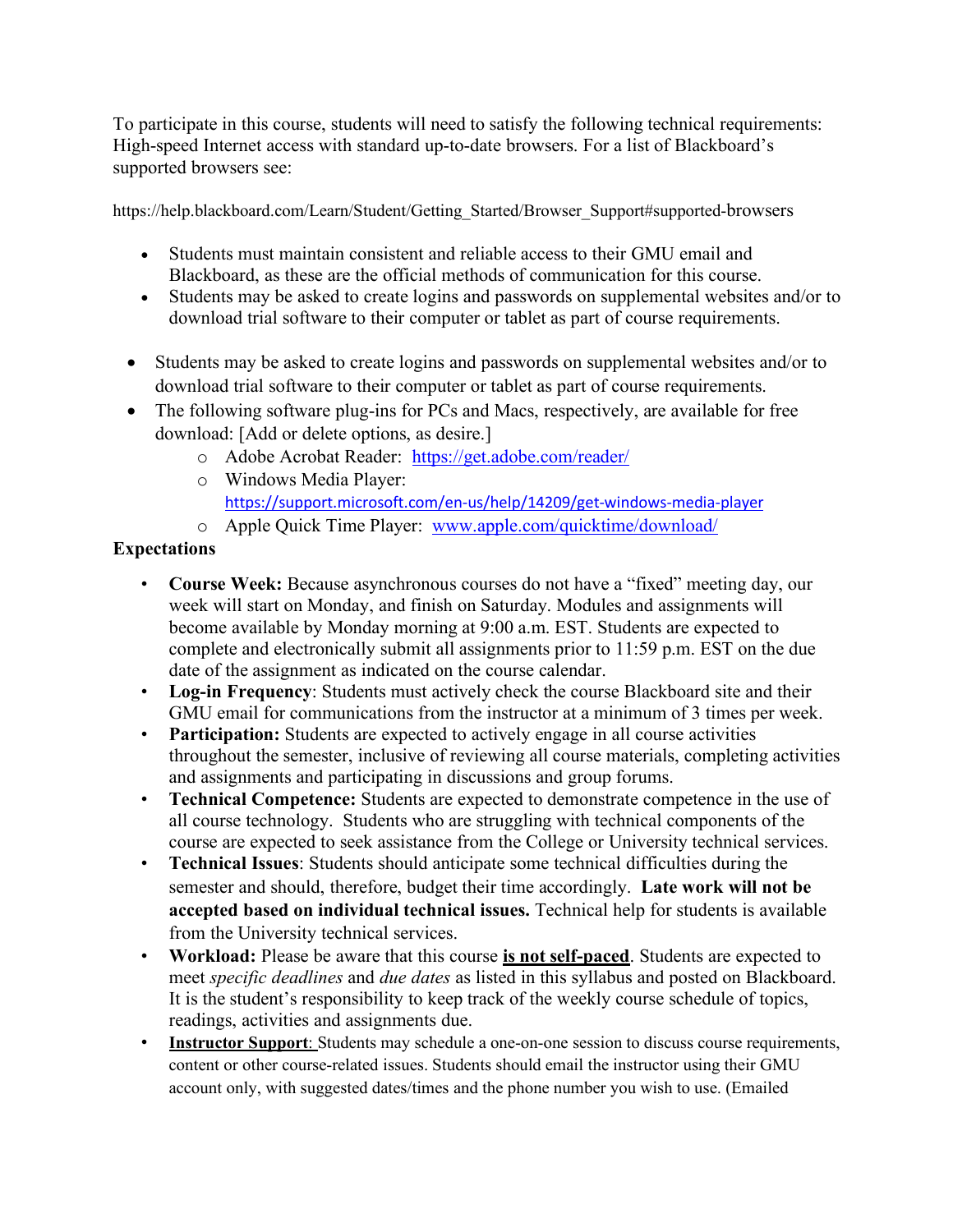messages will be responded to as soon as possible within 48 hours during the week, or 72 hours on weekends and holidays.)

- **Netiquette:** The course environment is a collaborative space. Experience shows that even an innocent remark typed in the online environment can be misconstrued. Please reread your responses carefully before posting them, so others do not consider them as personal offenses. *Be positive in your approach with others and diplomatic in selecting your words*. Remember that you are not competing with classmates but sharing information and learning from others. "Netiquette" courtesies expected includes but is not limited to the following guidelines: *Comment, question, or critique an idea but do not attack an individual; you can disagree respectfully***;** *All opinions and experiences, no matter how different they may be perceived, must be respected in the spirit of tolerance and academic discourse; Watch sarcasm or jokes - it doesn't always translate well online. No profane or offensive language is to be used in discussions or assignments.*
- **Accommodations:** Online learners who require effective accommodations to insure accessibility must be registered with George Mason University Disability Services.

### **Learner Outcomes or Objectives**

This course is designed to enable students to do the following:

- Identify factors that influence vulnerability and resiliency in communities at-risk. Understand concepts and themes associated with populations and communities at-risk.
- Evaluate and assess personal frames of reference relative to cultural competency and interactions with populations and communities at-risk.
- Explain the structure/process in developing an intervention program for vulnerable groups.
- Demonstrate an understanding of community resources through program analysis and the development of an intervention proposal supportive of vulnerable populations.

### **Professional Standards**

(Not applicable)

# **Required Texts**

No required text. Assigned readings will be posted within modules. Course Reference: Shi, l. & Stevens, G. (2010). Vulnerable Populations in the United States. San Francisco, CA. Jossey-Bass.

### **Course Performance Evaluation**

Students are expected to submit all assignments on time in the manner outlined by the instructor (e.g., Blackboard, Tk20, hard copy). **Assignments, discussion boards, projects, activities, Intervention Proposal, and exams will not reopen or be accepted after the due date.**

### **Course Assignments/Examinations**

- Students are expected to submit all assignments on time through the Blackboard course site unless otherwise indicated.
- **There are five (5) instructional modules for this course listed on the course page in Blackboard each** with a lecture, directions or detailed instructions for specific weekly assignments, tasks, readings, or projects to be completed and submitted within the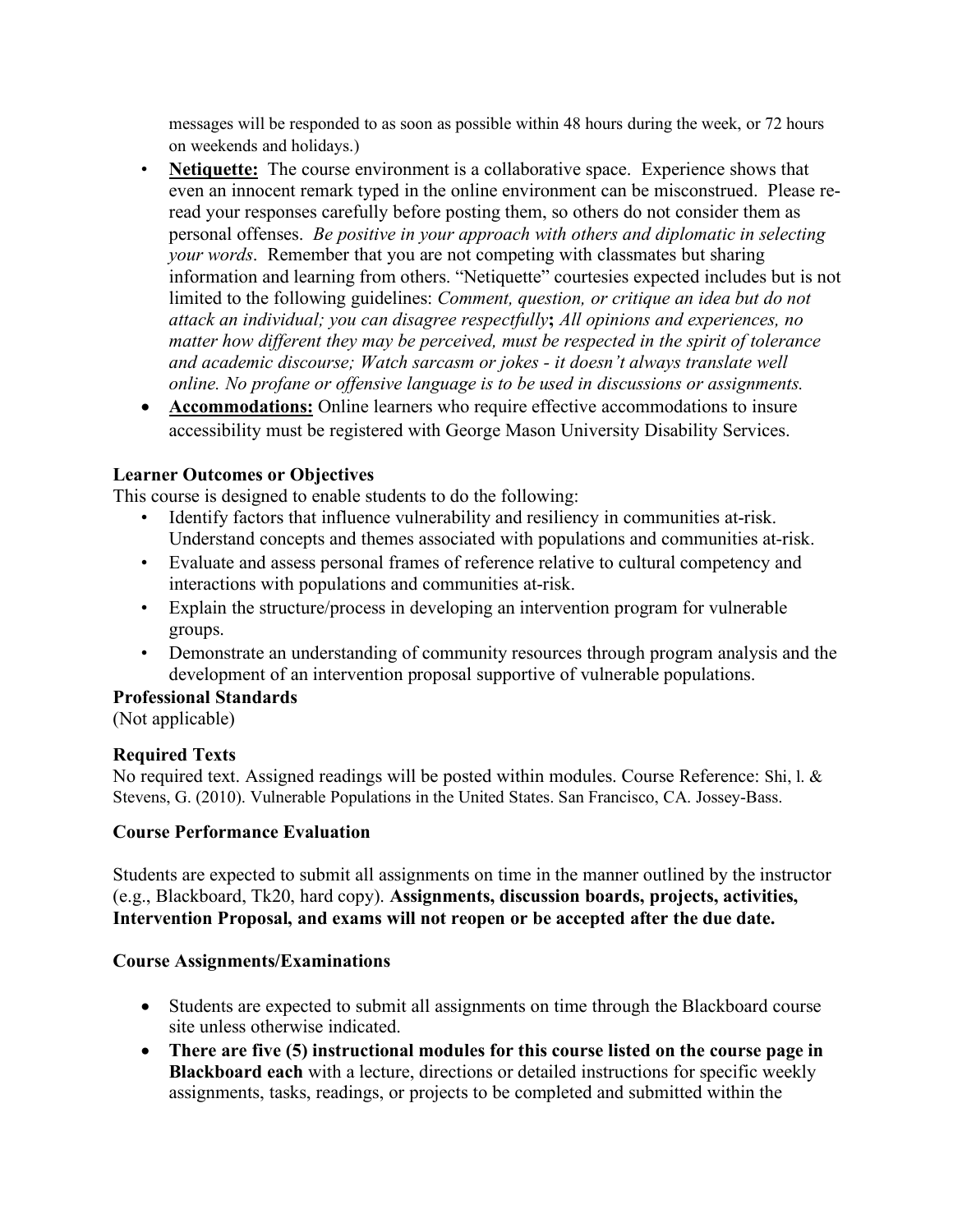indicated due date. **Some fieldwork activities are required assignments--designed for professional development or to assess community resources relative to vulnerable communities. Thus, time management of scheduled assignments is important for this class.** 

- **Discussion Board/Task Force Forums**: Discussion prompts will be based on the lecture, journal articles, assigned readings or other related material. Individual responses to prompts posted for discussion on Monday will be due by Thursday of that same week by 11:59 EST. Peer responses to prompts or peer review of assignments will be due by Saturday 11:59 EST. Each student is expected to post a comment in each discussion forum, and in each forum he/she has to reply to another student's posting. Each posting, with reply, is worth 2-3 points for a total of 20 points which will represent class participation. **These individual assignments carry a significant collective grade point value.**
- **Individual Projects/Self-Assessment**: Students will complete three individual project activities with guidelines provided by the instructor. These projects are to expose students to perspectives for self-development with tools useful in professional settings. Project details will be posted in the designed instructional module on Blackboard.
- **Intervention Proposal:** This major project will involve students' selecting and analyzing a program or community-based organization, with populations facing at-risk factors, in order to identify a **gap in current services.** This *Intervention Analysis* summary will inform an approved intervention initiative, resulting in a brief proposal with a "do-able" **Plan of Action** appropriate for this audience. A short summary of your Intervention Proposal will be submitted for peer review.
- **Article Review:** Students will review three journal articles or studies relative to current issues facing vulnerable populations.
- **Examinations**: The final exam will be an assessment of an issue facing a vulnerable population.

### **Course Grading:**

Assignments are assigned a raw point value which will be added for a cumulative score. That score will be aligned to the University' grading scale as indicated.

| <b>Assignment</b>               | <b>Raw Point Value</b> |                      |             |
|---------------------------------|------------------------|----------------------|-------------|
| <b>Intervention Proposal</b>    | 25                     | <b>Grading Scale</b> |             |
| <b>Forum Discussion Prompts</b> | 20                     | $A = 94-100$         | $C+=78-79$  |
| <b>Individual Projects</b>      | 25                     | $A = 90-93$          | $C = 74-77$ |
| <b>Journal Article Review</b>   | 15                     | $B+=88-89$           | $D = 60-69$ |
| <b>Final Assessment</b>         | 15                     | $B - 84-87$          | $F = 0-59$  |
|                                 | 100                    |                      |             |

### **Professional Dispositions**

See https://cehd.gmu.edu/students/polices-procedures/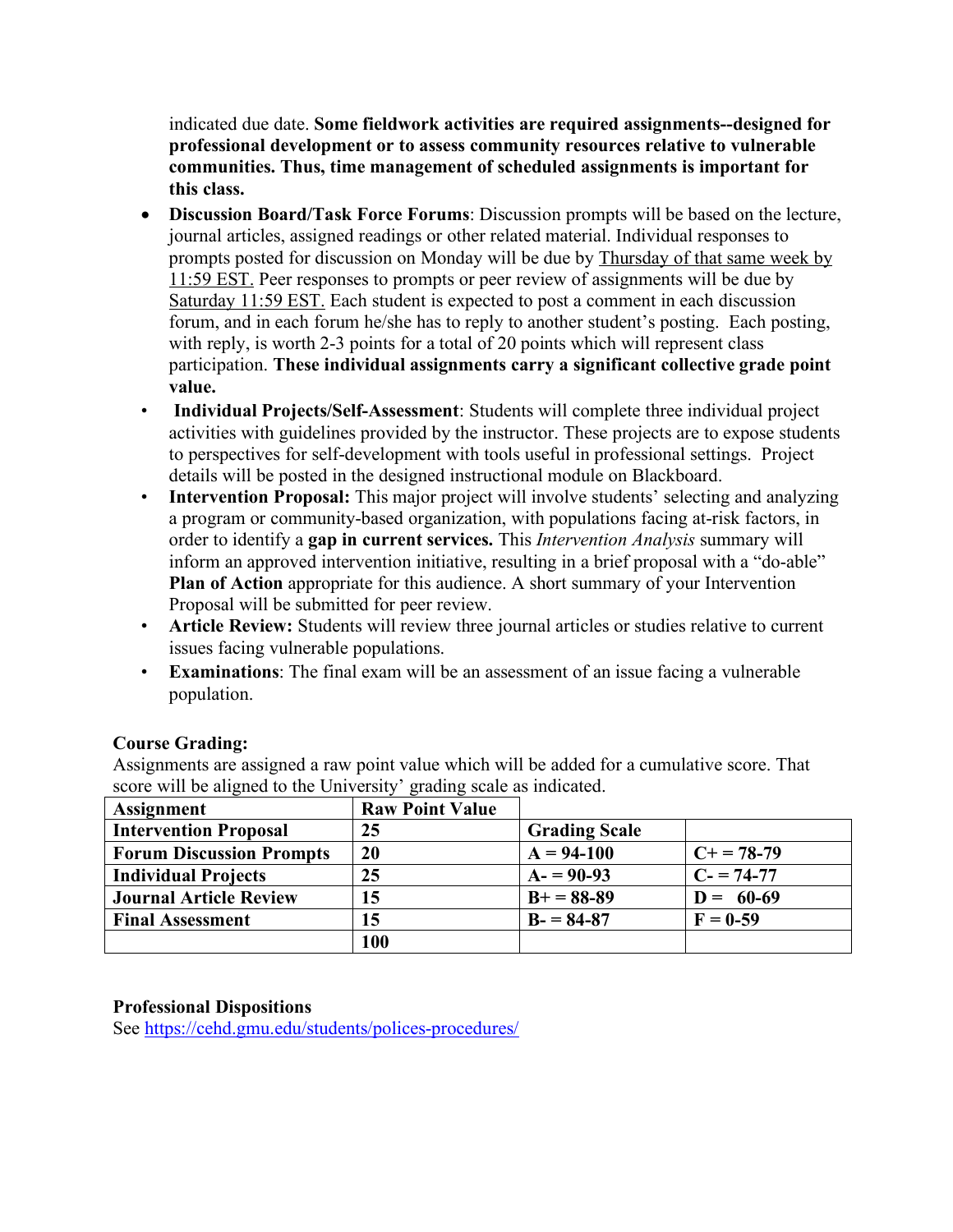## **Class Schedule HEAL 350 – FALL 2019 August 26, 2019 – December 13, 2019**

Note: Faculty reserves the right to alter the schedule as necessary, with notification to students.

|                     | Week           | <b>DATE</b>  | <b>DISCUSSION</b>        | <b>ASSIGNMENTS/</b>                    |
|---------------------|----------------|--------------|--------------------------|----------------------------------------|
|                     |                |              |                          | <b>READING</b>                         |
| <b>MODULE</b>       | $\mathbf{1}$   | August 26    | <b>Introductions</b>     | <b>Course Overview</b>                 |
| #1                  |                |              |                          | <b>Project Guidelines</b>              |
|                     | $\overline{2}$ | September 2  |                          | Definitions & Concepts                 |
|                     |                |              |                          | <b>Discussion 1</b>                    |
| <b>MODULE</b>       | 3              | September 9  | <b>Vulnerable</b>        | <b>Assigned Journal Articles</b>       |
| #2                  |                |              | <b>Populations</b>       | Project worksheet due                  |
|                     | $\overline{4}$ | September 16 |                          | Principles of Planning for             |
|                     |                |              |                          | Interventions                          |
|                     |                |              |                          | <b>Discussion 2</b>                    |
|                     | 5              | September 23 |                          | Considerations for Interventions       |
|                     |                |              |                          | <b>Intervention Analysis Due</b>       |
|                     |                |              |                          | <b>Discussion 3</b>                    |
| <b>MODULE</b><br>#3 | 6              | September 30 | <b>Self-Assessments</b>  | The Tool of Type                       |
|                     |                |              |                          | <b>Assessment Summary Due</b>          |
|                     | $\overline{7}$ | October 7    |                          | <b>Generational Considerations:</b>    |
|                     |                |              |                          | <b>Interview Due</b>                   |
|                     | 8              | October 14   |                          | <b>Leisure Summary Due</b>             |
|                     |                |              |                          | <b>Discussion 4</b>                    |
| <b>MODULE</b><br>#4 | 9              | October 21   | <b>Task Force Forums</b> | Healthy People 2020                    |
|                     |                |              |                          | <b>Article Review due</b>              |
|                     | 10             | October 28   |                          | Leading Health Indicators              |
|                     |                |              |                          | <b>Discussion 5</b>                    |
|                     | 11             | November 4   | <b>The Intervention</b>  | Developing the Plan of Action          |
|                     |                |              | <b>Proposal</b>          |                                        |
| <b>MODULE</b><br>#5 | 12             | November 11  |                          | Resiliency/Empowerment/                |
|                     |                |              |                          | <b>Community Partnerships</b>          |
|                     | 13             | November 18  |                          | <b>Intervention Plan of Action due</b> |
|                     |                |              |                          | <b>Discussion 6</b>                    |
|                     | 14             | November 25  | Thanksgiving             |                                        |
|                     |                |              | Holiday Break            |                                        |
|                     | 15             | December 2   |                          | <b>Closing Thoughts</b>                |
|                     |                |              |                          | <b>Discussion 7: Peer Review</b>       |
|                     | 16             | December 9   | <b>Final Assessment</b>  | Written response due by Dec 13         |
|                     |                |              |                          | (end of day)                           |